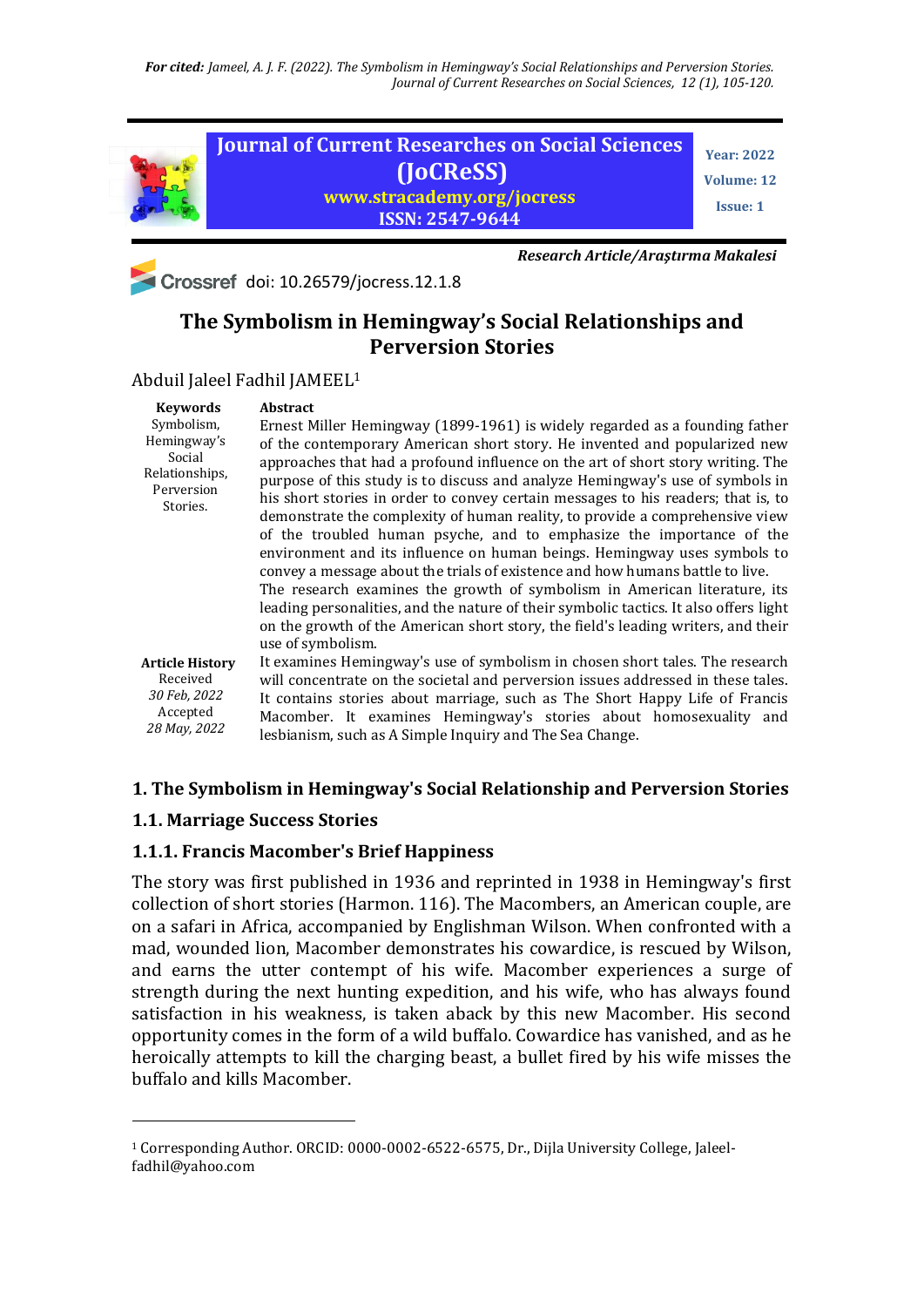The story's central theme is marriage. Macomber is battling issues surrounding women and moral manhood. Margot, his wife, is in desperate need of her husband's money but worships her ability to control him. Wilson, the Macomber's hired white hunter, is drawn into the emotional turmoil surrounding a failed marriage (Baker, 45). Their relationship as husband and wife is fraught with tension, and the numerous exchanges between them reflect these emotions.

As the story begins, we learn that Macomber attempted but failed to shoot a lion, fleeing in fear, and that everyone is "pretending nothing had happened" (Ibid: 3). Although Wilson assures Macomber that this is a perfectly normal reaction for a novice hunter: "Ignore the entire situation. There's nothing to it in any case" (Ibid: 6), it's clear that neither he nor Margot believe that. When Margot informs Macomber that she requires a gimlet, an alcoholic beverage but also a tedious tool, Macomber responds, "I'll have a gimlet as well." "I require something" (Ibid: 3), she alludes to the fact that what she truly requires is a manly husband. The conflict is not simply between Margot and Macomber or Macomber and Wilson; it is also between Macomber and himself (Bernardo, 1).

The story is replete with intriguing symbols, beginning with each character's appearance and their reactions to descriptions of their surroundings, such as the animals and the way nature operates on their fates and brief lives. Beginning with appearance symbolism, it is critical to examine each character's appearance in order to gain a better understanding of his or her nature. Beginning with Wilson's physical appearance:

*Wilson, the white hunter... was of average stature, with sandy hair, a stubby mustache, a very red face, and extremely cold blue eyes with faint white wrinkles at the corners that grooved merrily when he smiled. (Ibid., p. 4).*

*The use of color symbolism is critical in determining who Wilson is. The colors red, white, and blue are all symbolic of various things. The white color is a symbol of death; it indicates that Wilson is a senseless individual who has lost his ability to feel. "The cold blue eye is a symbol of the lack of human warmth or the coldness of the soul that one finds in a torture specialist," Hutton asserts (239-240). Avery red face is a symbol of heroism; he is a brave man capable of cold-blooded murder (Hutton, 239). Hemingway describes his eyes as "flat, blue, machine-eyes." gunner's (Ibid:8). This exemplifies cruelty and demonstrates "Wilson's extraordinary ability for murder" (Hutton, 240).*

Margot's appearance is extremely telling. It implies that Macomber cannot divorce her because she is too lovely for him to divorce, as Hemingway's description demonstrates:

*She was an extremely handsome and well-groomed woman of the beauty and social standing that had demanded \$5,000 for endorsing, with photographs, a beauty product she had never used five years before. (Ibid., p. 4).*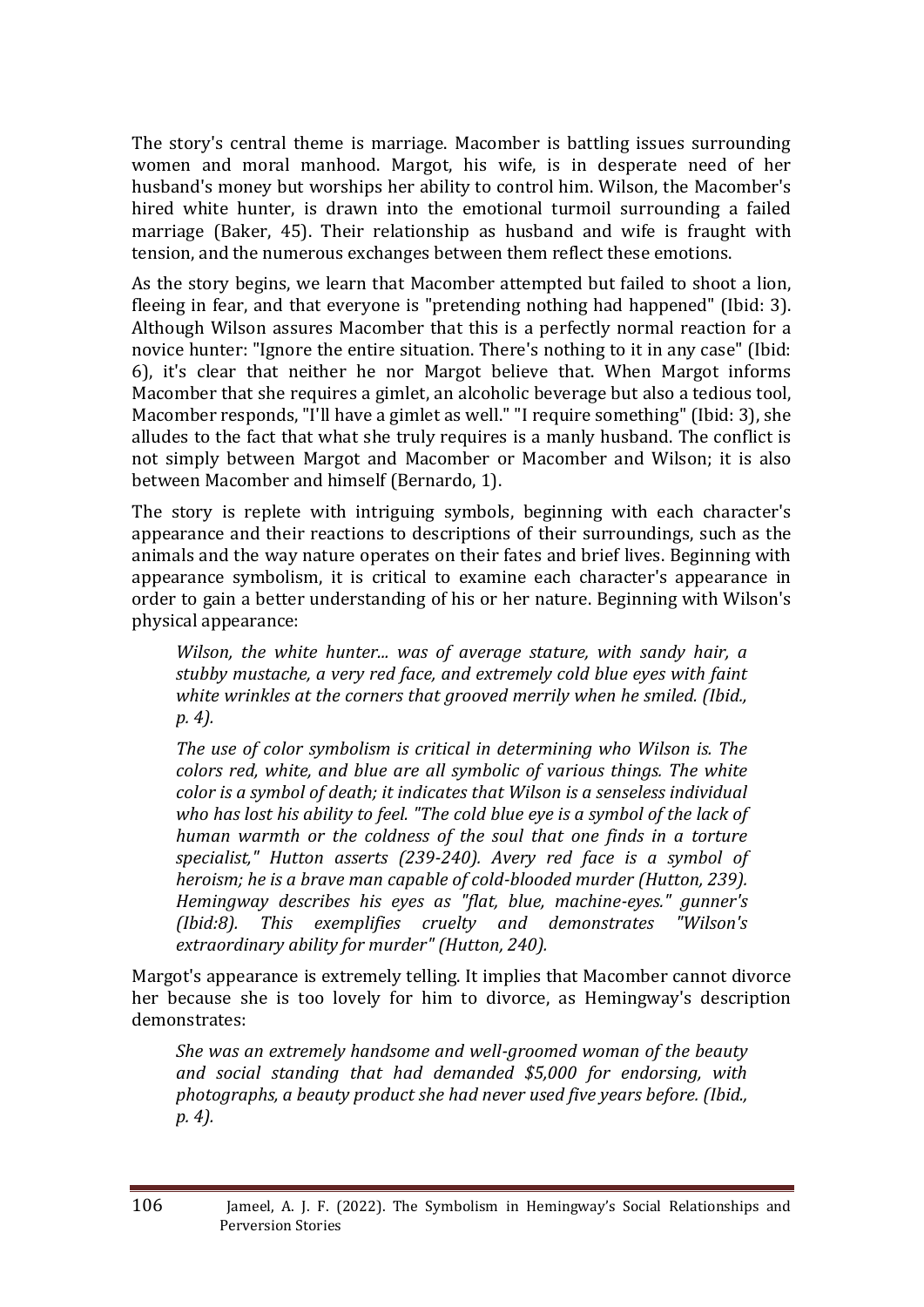Margot and beauty are an evocative pairing. It is a sign of dominance, as she is squeezing her husband. She is capable of doing everything without allowing him to open his lips (Baker, 4). Margot is described by Hutton as "the dominating American bitch" (248); she is the improbable civilized woman who despises the civilized man for his lack of initiative and nerve and then, out of jealousy, exhausts herself in breaking him down as soon as he begins to exhibit any of these characteristics (Donaldson, 171). To return to Macomber, Hemingway depicts him as follows:

*Francis Macomber was a tall, well-built guy with black hair trimmed in the manner of an oarsman.... and was regarded beautiful. He was dressed in the same kind of Safari clothing as Wilson, only his were brand new; he was 35 years old. He maintained himself in excellent shape, excelled at court games, and racked up a number of big-game fishing records. (Ibid., p. 4).*

The description is somewhat different than the rest. It depicts Macomber as a frail and sensitive individual. When we examine his clothes, we notice that they are new; this indicates one thing: inexperience or a lack of experience, particularly in hunting; however, when we examine Wilson's clothes, we notice that they are old; this is also a symbol; it indicates not only experience, but also talent and profession (Bernardo, 1). Macomber excels in all areas except hunting, as Hemingway states, "he had just shown himself, quite openly, to be a coward" (Ibid: 4). The tension between Macomber and his wife lasts eleven years, until his performance on the scene of his cowardice, a moment that exacerbates the dispute. Macomber is carried into the tent by the personal lads; he enters and sits on the bed till his wife arrives. When she enters, she "says nothing to him" (Ibid: 3). This is the initial step in escalating the tension.

between them after the successful hunt. She weeps and adds, "I wish that hadn't occurred" (Ibid: 5). Margot begins, after this occurrence, by attempting to convince her husband that he is worthless, as she says:

*What difference does it make whether Francis is skilled at lion hunting? That is not his line of business. That is Mr. Wilson's line of work. Mr.Wilson is very remarkable in assassinating anything. (Ibid., p. 8).*

This is the first step in stripping Macomber of his manhood and allowing him to simply fall into the arms of another. However, Wilson had something to say about American spouses when he stated:

*They are the toughest in the world, he reasoned; the hardest, the cruelest, the most predatory, and the most seductive, and their men have softened or disintegrated nervously as their men have toughened. Or do they choose men who are capable of dealing with them? (Ibid., p. 8).*

Wilson and Margot have a role in Macromber's demise, particularly after he realizes she is sleeping with him, as Macomber makes plain in his statements:

*"How long have you been gone?" Macomber inquired*

*in the shadows.*

Journal of Current Researches on Social Sciences, 2022, 12 (1), 105-120. 107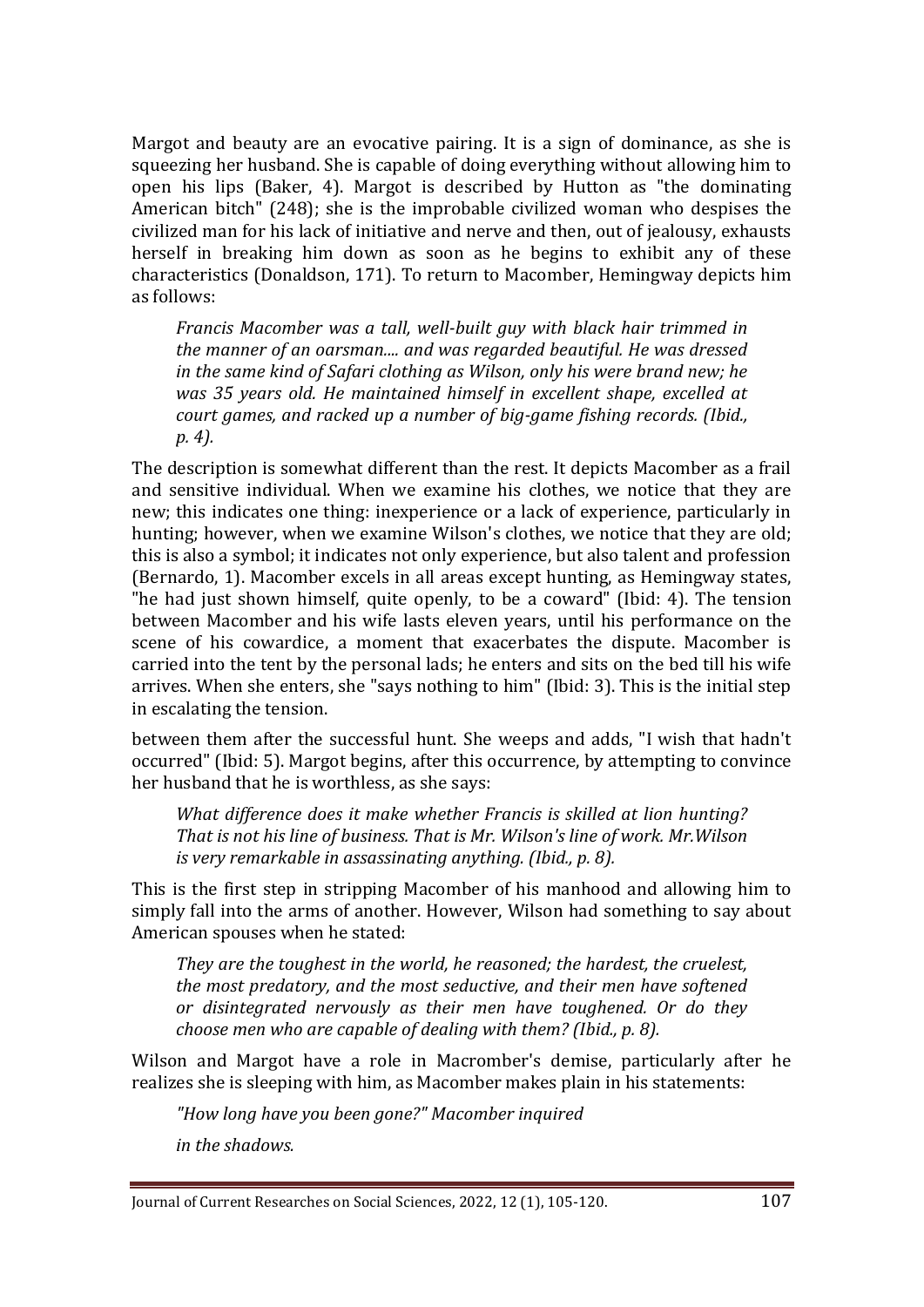*"How are you doing?" she inquired. "How have you been?" "I just stepped outside to take a breath of fresh air." "You did, and you did it magnificently." "What do you want me to say, sweetheart?" "How long have you been gone?" "I'm out for a breath of fresh air" "That is a novel designation for it. You are exceptional. bitch." "You are, after all, a coward." (Ibid., p. 22).*

Macomber has already made a first step toward masculinity by expressing moral anger. Hemingway has previously pushed a flashback that foreshadows such a move, and indeed, it is a component of the story's dominating symbol. While Macomber's wife was with Wilson, Macomber relived the whole incident of his cowardly lion escape. And, just before his wife returns to the tent, Macomber has a dream that foreshadows his impending personality change:

*It was now approximately three a.m., and Francis Macomber, who had fallen asleep shortly after he had stopped thinking about the lion, awoke and then fell asleep again, awoke abruptly, terrified by a dream of the bloody-headed lion looming over him. (Ibid., p. 22).*

The lion becomes a sign of Macomebr's timidity in this instance, "and its arrival in the dream indicates the power that must be resisted" (Defalco, 204). The lion becomes a symbol of "father power; the mother-lover; wife's and the new person that Macomber must become in order to steal the father's couch" (204). The bleeding head is a representation of the shame Macomber feels as he flees from the lion (Deflaco, 204). From this point forward in the story, Macomber ascends to prominence via a series of well delineated phases. Although he had to put up with his wife's infidelity for years, he gets enraged at her activities immediately after the dream. Following that, he comes to despise Wilson, which reflects his inner fortitude, since Wilson had served as a guide-figure so far: "'you bastard,' thought Macomber, 'you arrogant bastard'" (Ibid: 23). He abhors both his wife and Wilson (Defalco, 205-6).

The location and surrounding forest, the monsters, the plants, and the insects are all significant. The forest is a sign of darkness; it is a location where Macomber must achieve himself and defeat all of his adversaries, who emerge from the shadows to work against his will, such as his wife, Wilson, and the lion, whose roar can be heard from afar (Defalco,202-3). Next a night of torture "during which he [Macomber] is compelled to watch his wife sleepily return from the English man's camp" (Baker, 47), the party pursues a buffalo the following day. They enter the open vehicle. The automobile has a critical symbolic function in this case. It is the identical automobile they used in the previous quest, but with one distinction. The distinction lies in the order in which the characters appear.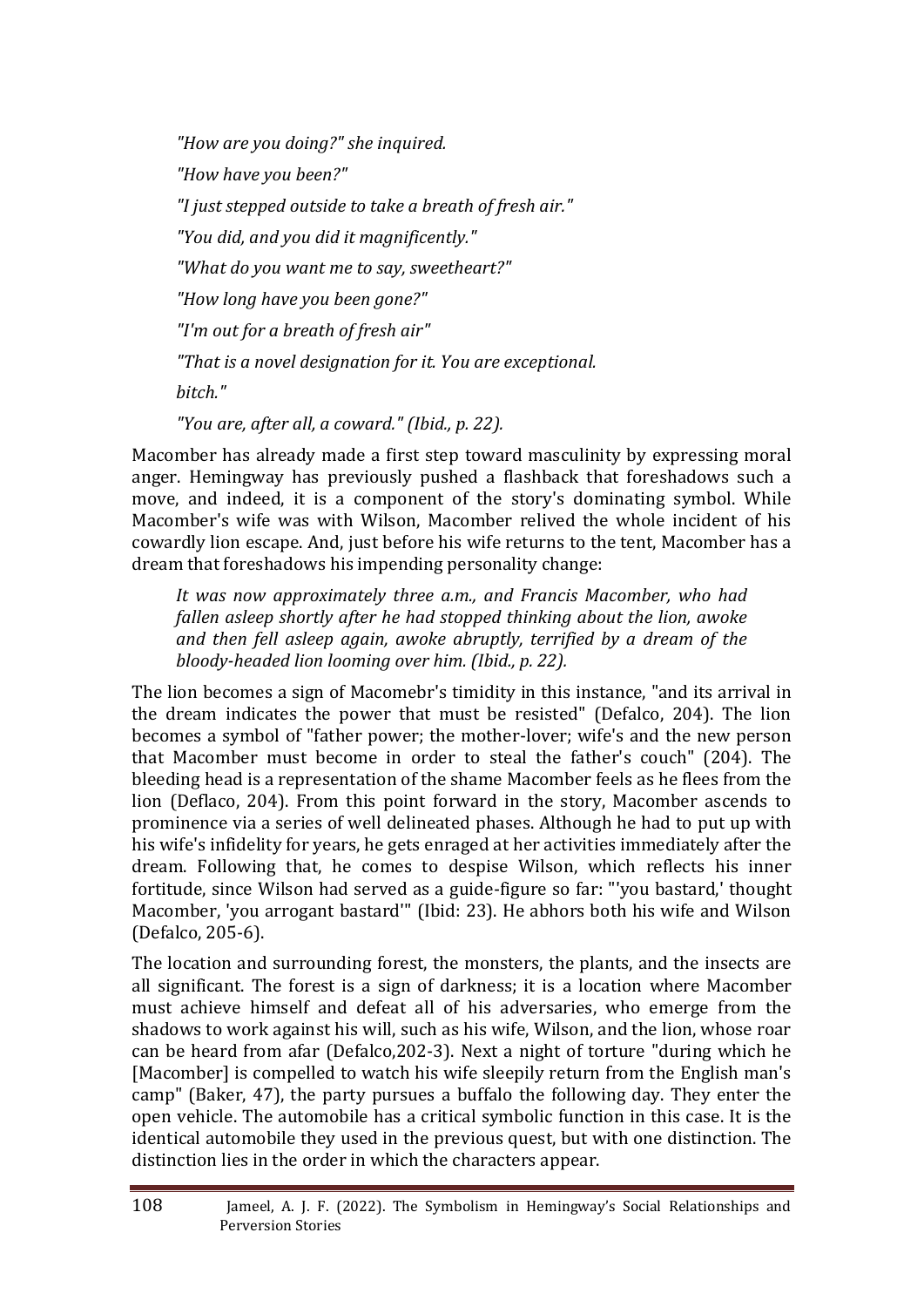Macomber sits in front of Margot and Wilson on the first hunting trip and on their approach to the lion. Macomber slumbers in the back car next his freezing wife after that day's catastrophe, while Wilson sits in the front seat. This is significant; Macomber withdraws to the back seat, implying something has been ignored. He is behind Wilson, which indicates cowardice; Wilson is in front, which indicates bravery (Baker, 47). This is immediately apparent when Hemingway designs the chairs as follows:

*They stepped into the automobile and drove up the river among the woods in the gloomy early morning light. Macomber unlocked the breech of his rifle and saw he was carrying metal-cased rounds. He then sealed the bolt and secured the firearm.... He returned his gaze to Wilson, who sat opposite him in the rear seat of the doorless, box-bodied motor vehicle. (Ibid., p. 14).*

Then, upon Macomber's demise:

Macomber's wife had not glanced at him or Heather, and he had sat beside her in the back seat, with Wilson in the front seat. (Ibid., p. 20).

Returning to the buffalo hunt, they take the open vehicle, Wilson in the driver's seat and the Macombers in the back:

*He went into the front seat beside the driver, while Francis Macomber and his wife sat in the rear seat silently. (Ibid., p. 25).*

Macomber abruptly sheds his dread in the middle of the "second day's shooting and with the assistance of the white hunter. His wife immediately recognizes and despises this development, since it undercuts her authority" (Baker, 47). However, Wilson discreetly watches Macomber's true Manhood; when Wilson remarks on Macomber's behavior, he thinks, "Damned if this isn't an odd one. He was very ill yesterday, and now he's a roaring fire eater." Wilson's description of Macomber as a "ruddy fire eater" (Ibid:31) is metaphorical. Clearly, the color red or ruddy represents authority and virile vigor (Watts, 141-2).

Macomber has killed three bulls in cold blood, establishing his bravery in the process. However, one of the bulls, notably the first one, escapes and walks into the jungle, while Margot's face is "white and she seemed unwell" (Ibid: 31). As a result, she exits to the rear seat, leaving the two men alone.

are seated in the first row:

His wife remained silent and looked at him oddly. She was seated far back in the seat, while Macomber sat ahead, conversing with Wilson, who had twisted sideways and was conversing over the back of the front seat. (Ibid., p. 32).

This reflects Margot's inner struggle, as seen by her statement to Wilson " 'it was awful. I've never felt so terrified in my whole life.' (Ibid., p. 29.) She perceives that Macomber has shifted, and one has the impression that the roles have been switched. She loses control of her husband and upon observing the change in him, particularly when he views the buffalo "with delight" and Margot remarks, "He's

Journal of Current Researches on Social Sciences, 2022, 12 (1), 105-120. 109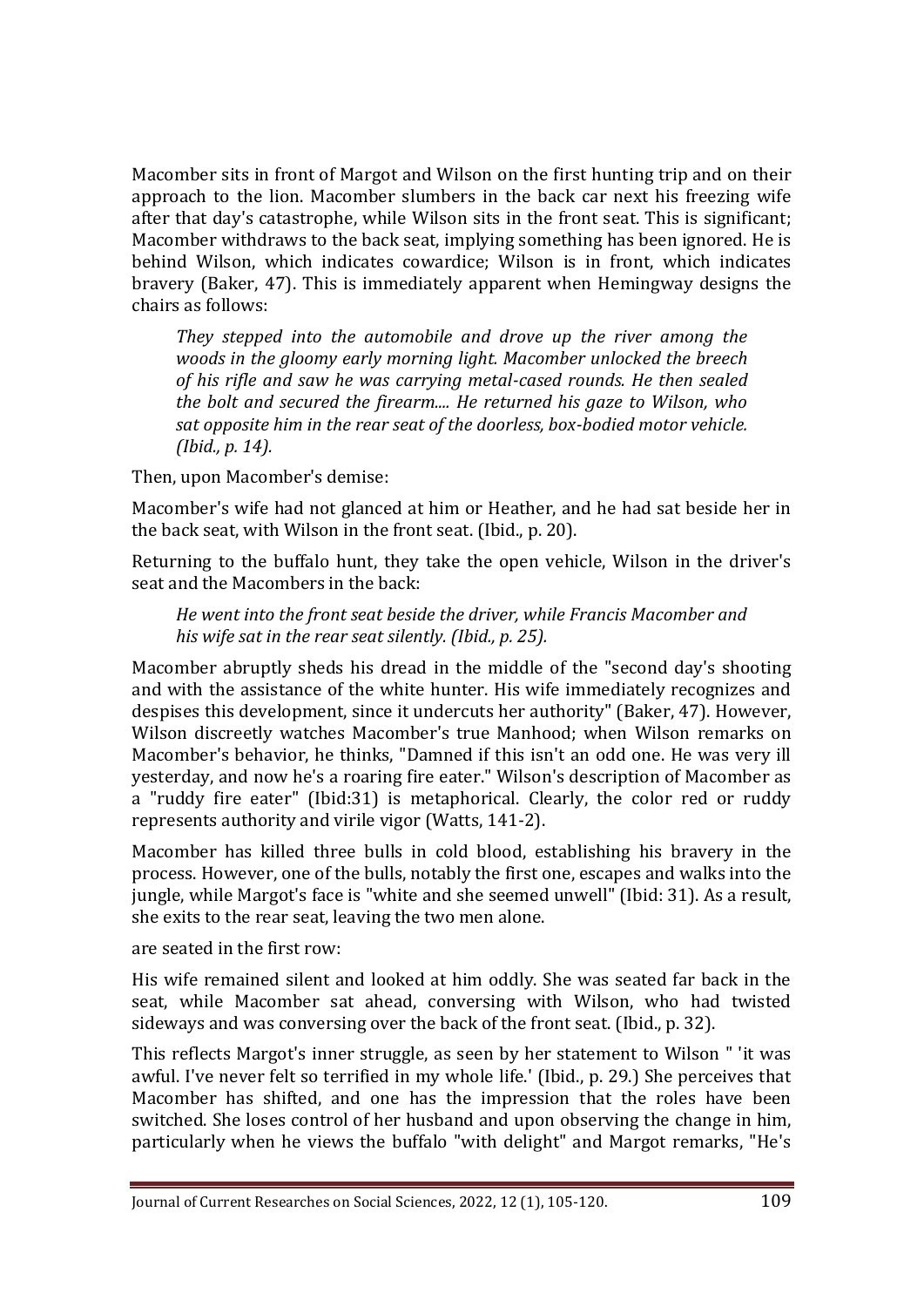hateful looking" (Ibid: 31), and she appears "ill" with Macomber brimming with "power," she realizes immediately that he is about to leave her: "But she saw the change in Francis Macomber now" (Ibid: 33). She is in the rear, and she will follow Macomber. Macomber acknowledges this shift when he tells Wilson, "something changed in me when we first met."

saw the buff and began after him.

It was pure elation (Ibid: 32). And when he declares, "I feel completely different" (Ibid: 32), Macomber's wrath against Wilson "and Margot accelerates toward selfdefinition via action, Defalco declares, "Macomber has attained masculinity." As a result, he has cut the mother wife link and gained his liberty" (206). Margot raises her own rifle and shoots Macomber as he attempts to kill the wounded, charging buffalo. Waldhorn refers to Macomber's death as a win, stating:

*Macomber's act of valor cleanses him of fear—not just of nature, but also of Margot—and inspires a trust in himself that transforms even his death into a triumph. (Ibid., p. 50).*

The narrative concludes with Margot's frantic sobbing and Wilson's assessment of Margot as a'murderer' when he asks her, "Why didn't you poison him?" That is how they do things in England." Ibid., p. 37). The conclusion is somewhat enigmatic. It is probable that Margot murdered Macomber out of concern that he would abandon her with his newfound confidence, particularly when Wilson informs her that "he would have abandoned you as well" (Ibid: 36). Alternatively, Margot may have been shooting for the buffalo in order to deprive Macomebr of the grandeur of the slaughter he so urgently desired to do alone. However, she might have been worried that the buffalo would kill her husband, and she lacked confidence in his ability to slay the buffalo on his own. This might exacerbate Macomber's humiliation, which Hemingway regards as a calamity (Bernardo, 1).

Macomber's win lasted for about a half-hour. What finally killed Macomber was the disparity between his wife's intense need to attain a male identity and what Macomber required to create that sense of identity inside himself. Hemingway contends that Macomber's death was not sad at all, but rather a triumph, since he died asserting himself (Bernardo, 1).

In this novel, the symbols are utilized to amplify the reader's thoughts about the sad triangle connection between Macomber, Margot, and Wilson; this relationship functions as the eight sections of an iceberg that enable the ninth portion to bloom radiantly above the surface.

# **2. Stories About Homosexuality**

# **2.1. An Uncomplicated Inquiry**

The tale first appeared in Hemingway's second collection of short stories, Men Without Women, in 1927. (Harmon, 115). The narrative is about homosexuality, and the novel's strategy of implication is very prominent. The narrative follows an Italian major, Maggiore, who is now serving in the military, and his assistant, Pinin, who is also currently serving. They are having a chat; the major is attempting to entice Pinin, but he refuses his major's attempts and promptly departs.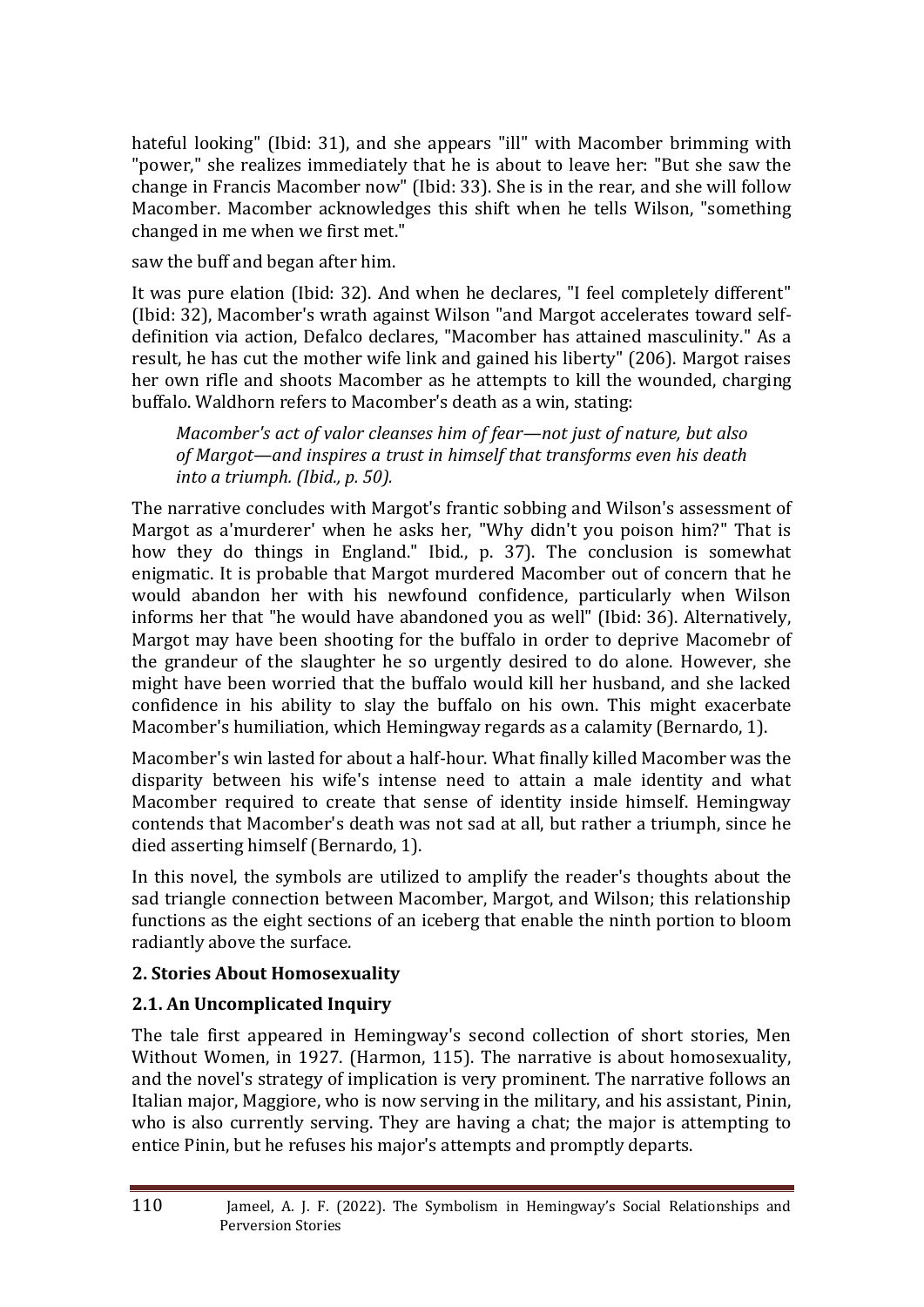Hemingway begins the narrative by describing the environment around the protagonists. The sun and the snow are significant metaphorical elements in the plot. The snow represents chill and the absence of a human soul, while the sun represents life and humanity (Wells, 2), "the sun was high and the light poured in over the top of the snow" (Ibid: 327).

Hemingway portrays the Italian major as a guy devoid of humanity, which is embodied by his "snow-glasses" that shield his face from the light. Another way of describing him is via his face. He seems to be exhausted, and one senses a lack of vitality about him (Wells, 2). He has been transformed into an extraterrestrial by the war:

*Two white rings around the major's eyes, where his snow-glasses had shielded his face from the light on the snow. The remainder of his face had been burnt, then tanned, and finally scorched through the tan. His nose was bloated, and blisters had left margins of loose skin. (ibid., p. 327)*

The major's orderly seems to be quite obedient and has a strong sense of discipline. He has a dark complexion, which indicates that he is a negro, and Africans are constantly humiliated by others. He is the ideal search for the major (Wells, 2), "Pinin served as the major's orderly." He was a dark-faced youngster, and he repaired the stove, carefully inserting the pine wood, locked the door, and returned to the rear of the cottage" (Ibid: 328). The significant begins asking strange questions about Pinin's age and if he is in love with a female or not. The major has gone through all of Pinin's letters in order to ascertain his romantic relationships. Pinin is in fact in love with a female, but he does not communicate with her. This raises significant doubts about their connection. He believes that they may be compelled to split apart (Wells, 2):

*"Are you nineteen?" he enquired. "You are correct, signor Maggiore." "Have you ever fallen in love?"*

You've fallen in love with this girl, haven't you? You do not correspond with her. I

*"I have read all of your letters."*

*"I adore hefPinin said.*

*"However, I do not write her." (Ibid., pp. 328–29)*

To ensure his comfort while speaking, the major inquires of Tonani, a serving adjutant, if he can hear him or not. He desires seclusion while while maintaining a clean reputation (Wells, 3). "Tonani, the major said, in the same tone of voice, "can you hear me speaking?" (Ibid., p. 339). The major responds to his queries. "He is deaf," the major said. "And you are certain that you adore a female?" (Ibid: 329), but the major ultimately wants to convey to Pinin what he requires of him: "And, the major asked rapidly, that you are not corrupt?" (Ibid., p. 339). And the major continues to inquire, speaking with implicit intents, and "you don't really want and that your big desire isn't truly-" (Ibid., p. 339). The major now begins spewing out phrases and never finishes them, but Pinin eventually understands and stares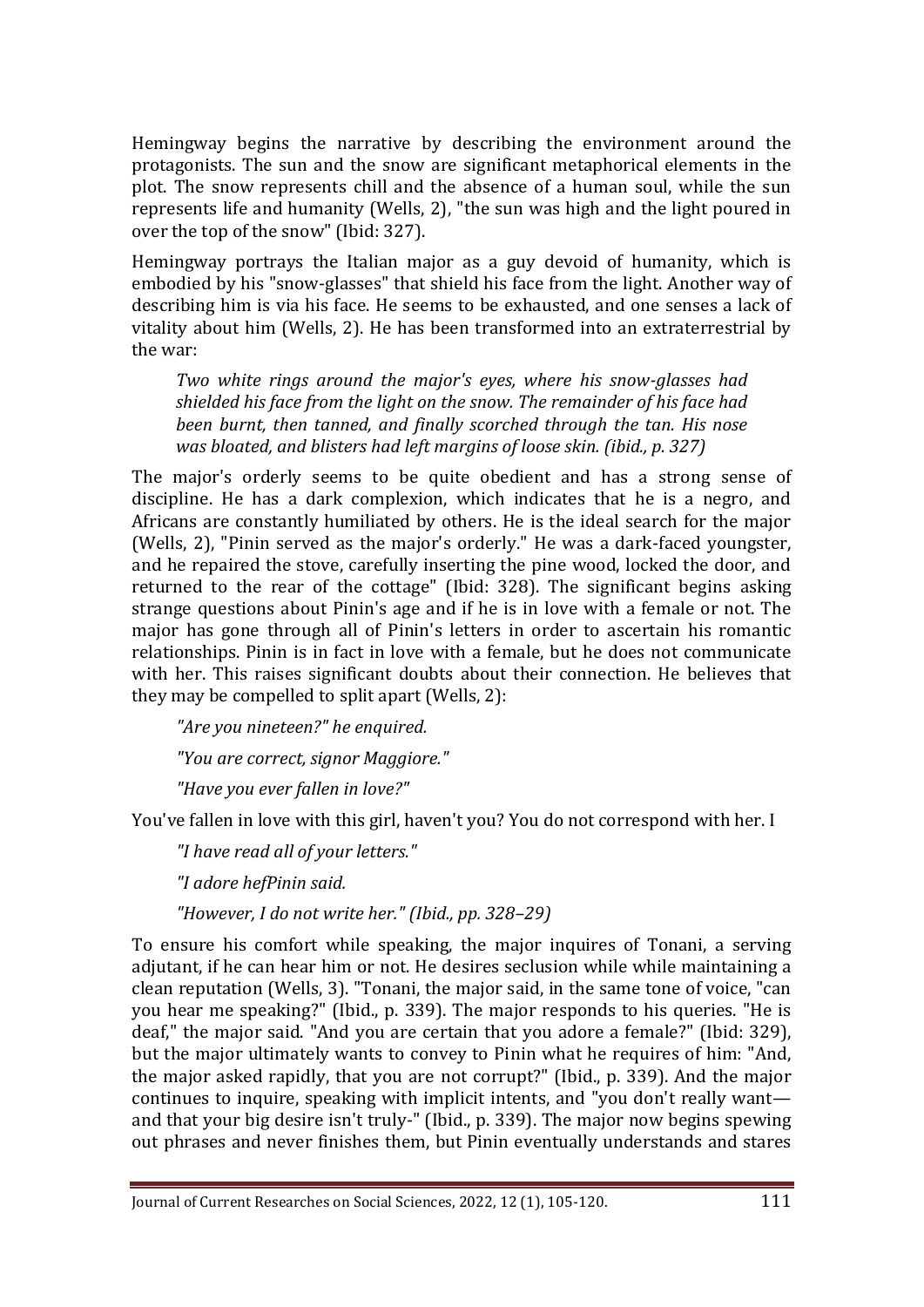at the floor in refusal (Wells, 2). The major then begins counseling Pinin: "You're a nice guy, Pinin. However, avoid being superior and be cautious that someone else does not come along and steal you." (Ibid., p. 339). Within Pinin, the major is viewing himself. He had been in service his whole life and fears that he may have lost his love as a result of his duty, something he does not want to happen to Pinin. The major's symbolic words "be cautious that no one else comes along and takes you" signify "do not let the army take your life away" as it did mine. The elderly gentleman has been bitter for a long time and believes Pinin is following in the footsteps of the major; a lonely existence in the army (Wells. 2).

Pinin is taken aback, particularly as he exits the room: "Pinin flushed and walked differently than he had while bringing in the wood for the fire" (p.329). However, the major remains unchanged, indicating that he is a hopeless case; war had robbed him of his life and morality (Williams, 97), "'The little devil,' he thought, 'I wonder whether he lied to me.' (p.330). Hemingway often stated what war causes to individuals engaged, and Defalco says that wooing a soldier is a clear representation of the fundamental ills of war, while sexual perversion becomes a sign of war's unnaturalness (131-132).

### **2.2. The Seismic Shift**

The tale was first published in 1933 in Hemingway's third collection of short stories, Winner Take Nothing (Harmon, 116). The defeat of man in the contemporary world has gotten even more brutal in this book. Suicide, castration, shell shock, and homosexuality are all manifestations of man's response to contemporary reality (Bardacke, 347). The narrative has several implicit implications and unresolved tensions within human mind. The plot centers on a guy and a lady conversing in a pub. The lady wants to leave the guy who loves her in order to pursue a lesbian romance. Finally, he agrees, and she departs, leaving the guy alone in the bar.

As the novel begins, one senses an aura of mystery around the events and descriptions of the people' appearances and behaviors. Hemingway begins with the lady, presenting her as a contemporary woman dressed in tweed suits with bobbed hair and living in postwar Paris. All of these characteristics are indicative of a woman's loss of femininity (Bardacke, 347). "The girl wore a tweed suit, her complexion was a silky golden brown, and her blonde hair was cropped short and flowed wonderfully away from her brow" (Ibid: 397). When he replies, "I'll murder her.... I vow to God I will," the first clue to her lesbian affair is revealed (Ibid: 397). Here, the guy discovers her homosexuality. She attempts to take his hand in hers, but he refuses her. "He examined her hands but did not take them in his." (Ibid., p. 398.) The guy is enraged at the girl and remarks, "if it had been a male-" (Ibid., p. 398.) The lady seems to be very sure about her lesbian affair, and she constantly defends herself, saying "I'll return if you want me" and "You're a beautiful guy, and it pains my heart to leave you-" (Ibid., p. 398.) She desires for°iveness, but he is adamant about rejecting everything. He abruptly shifts his attitude and lets her go:

*"Continue," he said, his voice sounding weird to him.... And "when you return, tell me everything about it."*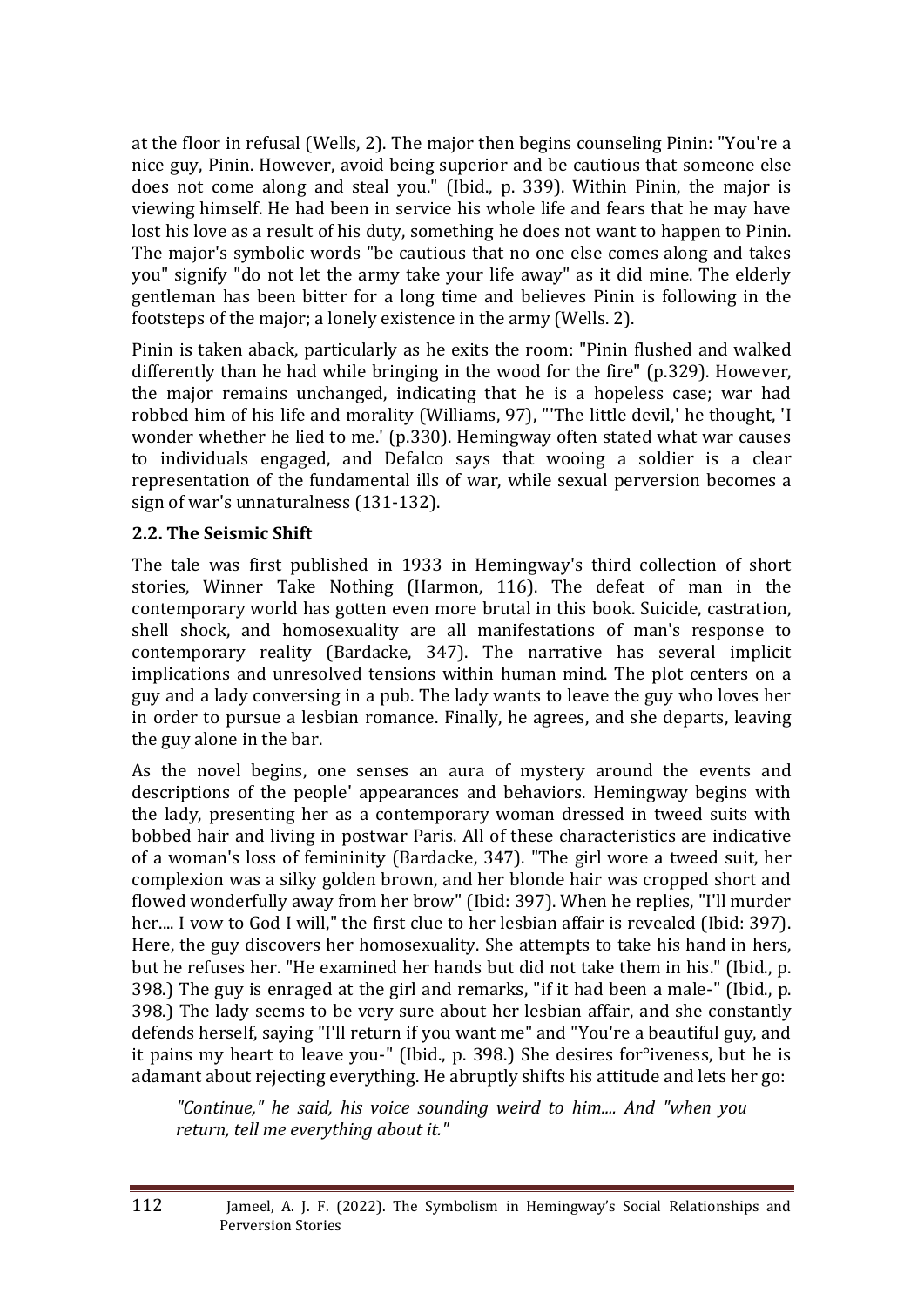*His voice was somewhat weird. He was unaware. She gave him a cursory glance. He had found a home. (Ibid., p. 400).*

*When she accuses him of being perverse, his attitude changes (Defalco, 176):*

*"I'd prefer it if you avoided using such language.'*

*[perversion], the young lady said. 'There is no need to use such a term."*

*"How do you want to refer to it?"*

*"You are under no obligation to give it a name."*

*"That is the correct term."*

*"No," she said emphatically. "We are comprised of a variety of components. You are aware of this."*

*"You've made an adequate use of it. You do not need to repeat that."*

*"Because this clarifies things for you."*

*"That's all fine," he said. "That is correct." (Ibid., p. 400).*

The transformation begins when he orders her to go. "He was not the same guy he had been before he ordered her to leave" (Ibid: 401). Recognizing this transformation in the circumstance is synonymous with acceptance (Defaloc, 177). She bolts and flees, like a wild horse yearning for freedom (Wells, 2). While James, the bartender, initially considered a horse, and particularly when the man and the lady were bickering, "he was not thinking about this [the man and the woman's dilemma], but about a horse" (p.399). The male had rejected the woman's sin and then accepted it; as a consequence, he abandons her (Defalco, 178).

The story's title has several significant connotations. The "Sea" in this context refers to both the guy and the lady. It is symbolic of man's unpredictable nature. Occasionally, the man's mentality is subjected to several storms, showers, and black clouds. Human nature is really difficult to comprehend. Thus, the "Sea" here represents man's nature, which is rather peculiar. Because the man's dilemma is a result of his shortcomings, he becomes a victim, yet he embraces his "cause of miseries" (Defalco, 179). The "Sea" also represents the character of women; she seems to have evolved into an alien. She has lost her femininity and forgotten what it is to be a woman. Her lesbianism is like a raging hurricane that is destroying her relationship (Wells, 2). The "Sea" also represents the contemporary world, which has moulded and transformed the woman, and through her, the man, into something other than what they were born to be (Bardacke, 348).

One of the outcomes of the contemporary world, particularly the war, is a significant proclivity towards homosexuality and lesbianism. Snecificaliv. the conflict has impacted a large number of individuals and altered their sentiments toward one another. The lady began to assert her feminism, which is an unmistakable product of the contemporary society. And as a result of the brutal, terrible, and cruel conflicts, man began sexually seeking other men. The conflict has reshaped man and reduced him to animal form. Hemingway's gay tales make the effect of modernity and war abundantly obvious via the employment of diverse symbols, drawing us beyond the surface to uncover the harsh reality.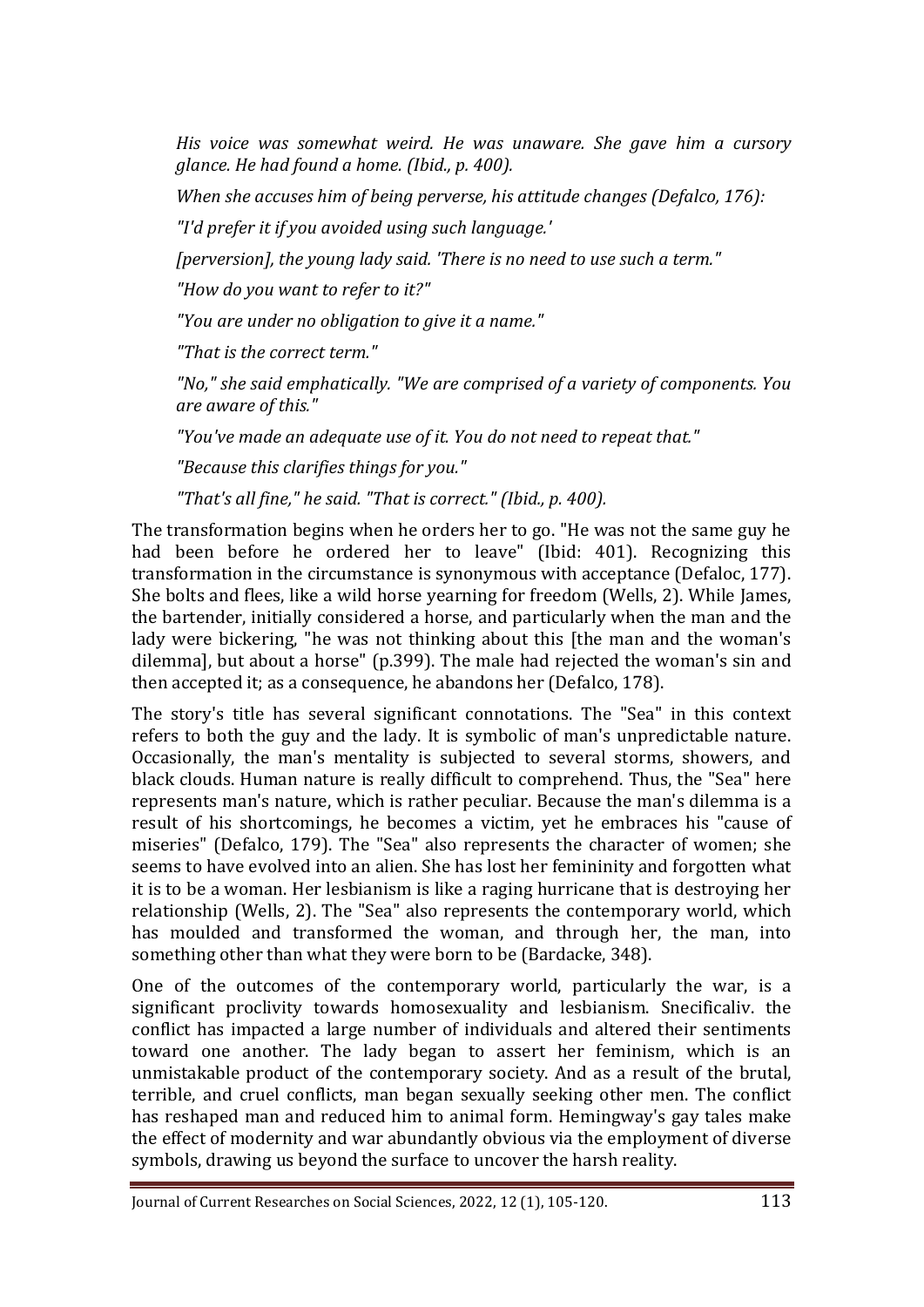### **3. Conclusion**

Hemingway and symbolism, a relationship that is very difficult, if not impossible, to establish, given his realistic manner of writing. However, his realism is inextricably linked to symbolism, despite the fact that symbolism and realism are diametrically opposed literary approaches. However, dealing with Hemingway is not hard since his genuine concerns are symbolically portrayed via a variety of vibrant images and significant interactions.

Hemingway pays close attention to the lives of his characters, their behavior, and inner problems in his novels via the use of a unique form of psychological symbolism. The short tales centered on Nick Adams, as well as the other short stories in his three volumes, externalize inner attitudes and psychological issues via symbolic reflection. This endeavor to transcend surface manifestations and address primal conditions inspired Hemingway to include some fundamental psychologically symbolic strategies into his work. In his short works, he employs an unusual kind of symbolism, which he refers to as private symbolism. This kind is inextricably related to the writer's imagination and invention, and Hemingway is one of the authors that used this type of symbolism in his short tales.

All of Hemingway's short tales follow this pattern, and only Hemingway is able to stand on the tip of the iceberg.

Hemingway is portraying a whole era, complete with its agony and disappointment, and he is able to do it solely via symbols. His iconography and painting depict the "Lost Generation" and the Jazz Age; a period of societal transformation and postwar despair. The breakdown of communication, a lack of love, a strong proclivity toward homosexuality and lesbianism, a loss of faith, dread, despair, the horrors of war, and all the world's miseries are all present in Hemingway's works. He is able to talk about such subjects due to the agony he has endured throughout his life. He is physically and spiritually there in each narrative; he grins and weeps, he experiences agony and terror, he triumphs and fails; he is Hemingway; the man and the legend.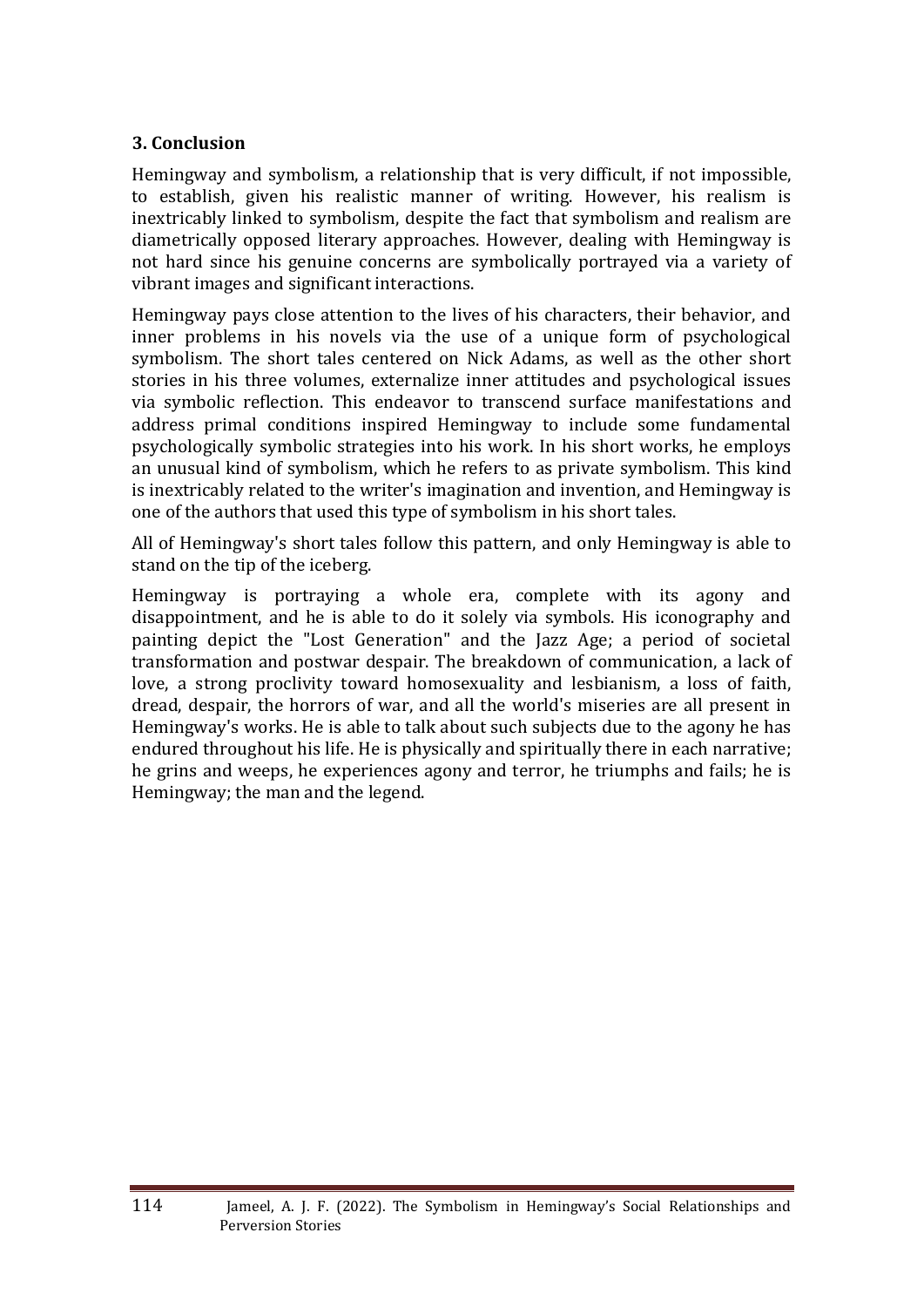#### **References**

Abrams, M. H. *A Glossary of Literary Terms.* Oxford : OUP, 1957.

- Abrams, M. H. *The Norton Anthology of English Literature,* Vol.1. New York: W.W Norton & Company, 1979.
- Backman, Melvin. "Hemingway: The Matador and the Crucified." In *Modem American Fiction: Essays in Criticism.* Ed. A. Walton Litz. New York: Oxford UP, 1963.
- Baker, Carlos. "The First Forty-Five Stories." In *Modern American Fiction.* Ed. A. Walton Litz. New York: Oxford UP, 1963.
- Baker, Carlos. "The Two African Stories." In *Hemingway: A Collection of Critical Essay.* Ed. Robert P. Weeks. Englewood Cliffs, N. J.: Prntice-Hall 1962.
- Baker, Carlos. *Hemingway: The Writer as Artist.* New Jersey: Princeton UP, 1952.
- Baker, Sheridan. "Hemingway's Two-Hearted River" In *The Short Stories of Ernest Hemingway: Critical Essays.* Ed. Jackson J. Benson. North Carolina: Duke UP, 1975.
- Bardacke, Theodore. "Hemingway's Women 1950." In *Ernest Hemingway: The Man and His Major Work.* Ed. John. K .M.McCaffery. Cleveland and New York: The World Publishing Company, 1950.
- Barnet Sylver and others, eds. *An Introduction to Literature.* 6th ed. Boston: Little Brwon and Company, 1977.
- Beach, Joseph Warren. *American Fiction 1920-1940.* New York: Russell, 1960.
- Beckson, Karl and Arthur Ganz. *Literary Terms: A Dictionary.* New York: Farrar, Straus and Giroux, 1975.
- Benson, Jackson J. "Ernest Hemingway as Short Story Writer" **In** *The Short Stories of Ernest Hemingway: Critical Essays.* Ed. Jackson J. Benson. North Carolina: Duke UP, 1975.
- Benson, Jackson, J. *Hemingway: The Writer's Art of Self-Defense.* Minneapolis: University of Minnesota Press, 1969.
- Benton, William and others, eds. *Encyclopedia Britanica*, Vol. 20. London, 1965.
- Bernardo, Karen. "Ernest Hemingway's *The Short Happy Life of Francis Macomber*" by, file: //A:\ Ernest Hemingway's *The Short Happy Life of FrancisMacomber.* htm.21/10/2002.
- Bjorneboe, Jens. "Hemingway and the Beasts", file:  $//A:\$ Ernest Hemingway's Short Stories, htm. June 18, 1999.
- Bowra, C. M. *The Heritage of Symbolism.* London: Macmillan & Co Ltd., 1959.
- Broer, Lawrence R. *Hemingway's Spanish Tragedy.* Alabama: U of Alabama Press, 1973.
- Brown, Calvin S. Ed. *The Reader's Companion to World Literature.* New York: The New American Library Inc., 1973.

Journal of Current Researches on Social Sciences, 2022, 12 (1), 105-120. 115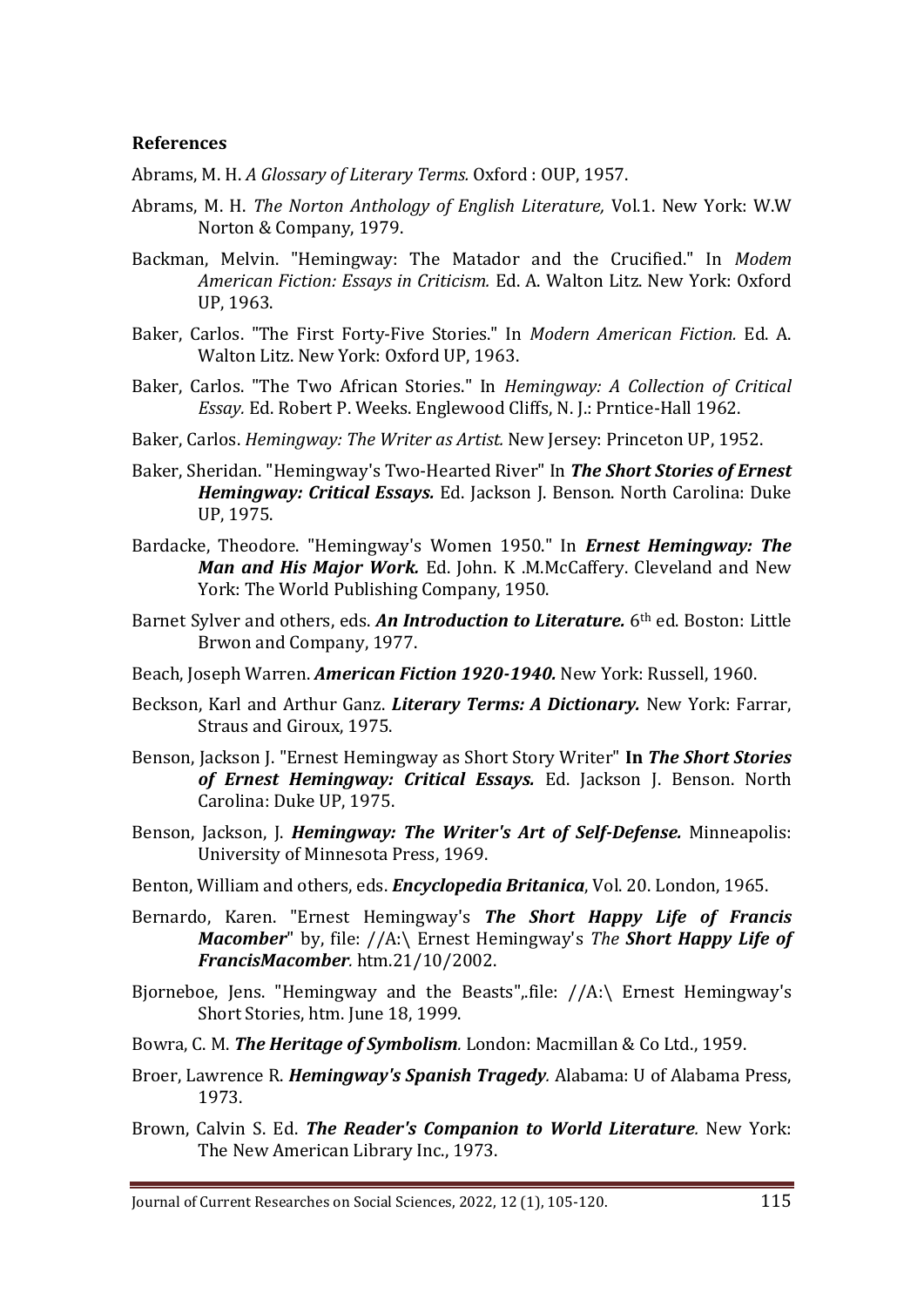Brown, Clarence A. and John T. Flogan. *American literature: A*

*College Survey.* New York: McGraw-Hill Book, Company, Inc., 1961.

- Burhans Clinton. "The Complex Unity of *In Our Time."* In *The*
- *Short Stories of Ernest Hemingway: Critical Essays.* Ed. Jackson J. Benson. North Carolina: Duke Up, 1975.
- Chadwick, Charles. *Symbolism.* London: Methun & CO. Ltd., 1978.
- Cockelreas, Joanne and Dorothy Logan. *Writing Essays About Literature: A literary Rhetoric.* New York: Holt, Rihehart and Winston, Inc. 1971.
- Cowley, Malcolm. "A Portrait of Mister Papa". In *Ernest Hemingway: The Man and His Major Work.* Ed. John. K. M. McCaffery. New York: The World Publishing Company, 1950.
- Cuddon, J.A. *A Dictionary of Literary Terms.* London: Penguin Books Ltd., 1982.
- Darwesh, Nessreen Othman. "Symbolism in F. Scott Fitzgerald's Fiction." Unpublished M. A. thesis. Tikrit University., 2002.
- Day, Justin. "An Analysis of Ernest Hemingway", file: //A:\ Ernest Hemingway's Short Stories, htm. 21/10/2004.
- Defalco, Joseph. *The Hero in Hemingway's Short Stories.* Pittsburg: U. of Pittsburg Press, 1963.
- Donaldson, Scott. *By Force of Will.* New York: Penguin Books, 1978.
- Drabble, Margaret,, gd. Margaret Drabble. *The Oxford Companion to English Literature.* Oxford UP, 1987.
- Fenton, Charles A. "No Money for the King bird: Hemingway's Prizefight Stories" In *The Short Stories of Ernest Hemingway: Critical Essays.* Ed. Jackson J. Benson. North Carolina: Duke Up, 1975.
- Fenton, Charles. *The Apprenticeship of Ernest Hemingway.* NewYork: NaI, 1961.
- Fiedleson, Charles. *Symbolism and American Literature.* Chicago: the U of Chicago Press, 1955.
- Firth, Raymond. *Symbols Public and Private.* London: George Alien & Unwin Ltd., 1973.
- Ford Boris. *Medieval Literature: Chaucer and the Alliterative Tradition.*  GateShead, TyneWear: Northumberland Press, 1982.
- Fry, Northrop. *Anatomy of Criticism.* New York: Rept Atheneum, 1966.
- Gagne, David. *The Snows of Kilimanjaro.* File: //A:/e/. htm.29/10/2002.
- Grove, Day A and William F. Bauer. *The Greatest American Short Stories.* New Ydrk: MC Graw Hill Company, Inc., 1953.
- Gwin, Robert P. and others, eds. *The New Encyclopedia Britannica.* Vol.5 and 11 Chicago, 1986.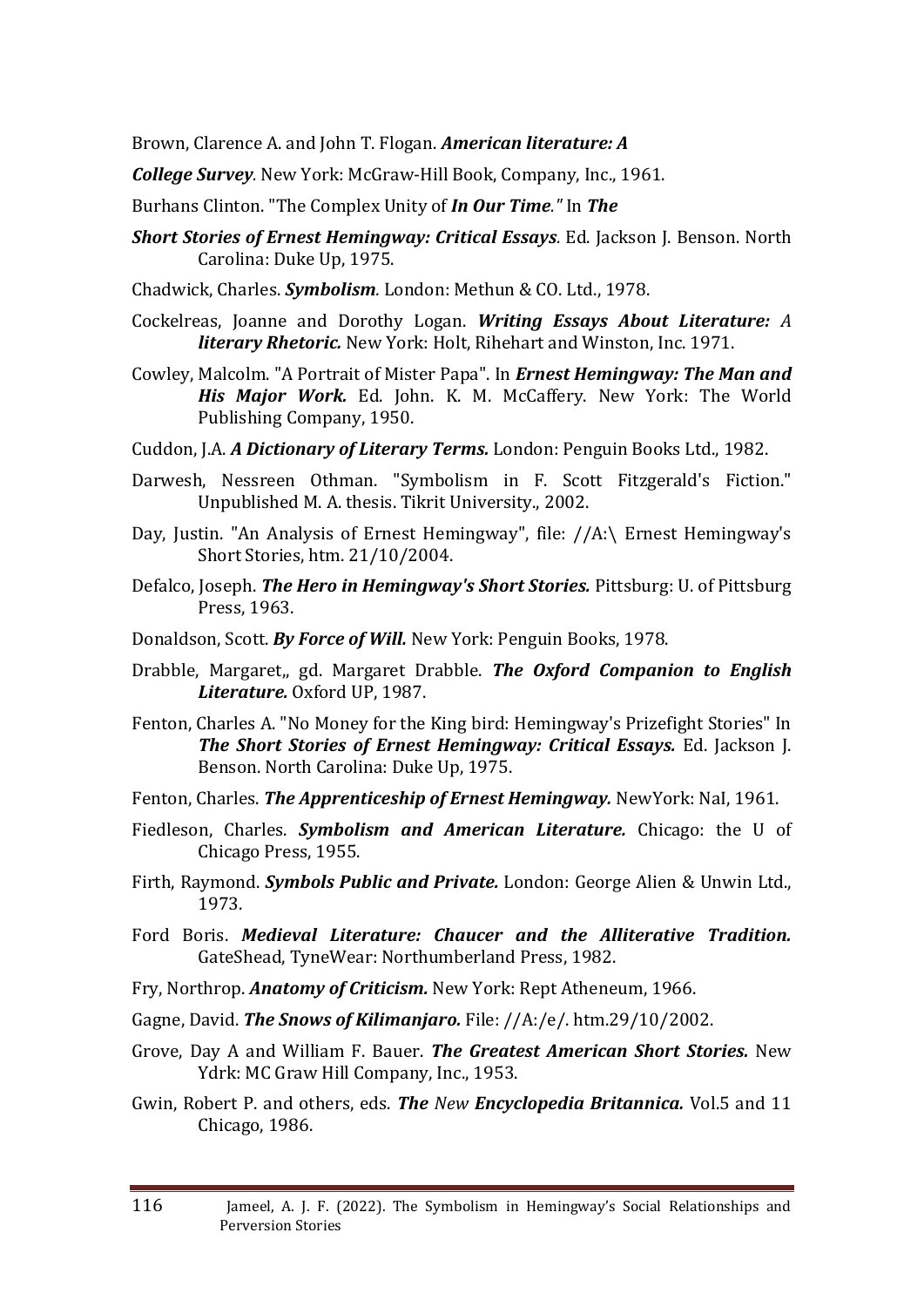- Halliday, E. M. "Hemingway's Ambiguity: Symbolism and Irony" **In Ernest Hemingway : A Collection of Criticism**. Ed. Arthur Waldhorn. New York: McGraw-Hill Book, 1973.
- Hargover, Nancy Duvall. *Landscape as Symbol in the Poetry of T. S. Eliot.*  Mississippi: UP of Mississippi, 1978.
- Harmon, Robert B. *Understanding Ernest Hemingway: A Study and Research Guide.* London: The Scarecrow Press. Inc., 1977.
- Hemingway, Ernest. *The Short Stories of Ernest Hemingway.* New York: Charles Scribner's Sons, 1966.
- Herzberg, Max J and others, eds. *The Reader's Encyclopedia of American Literature.* New York: Thomas Y. Crowell Company, 1962.
- Hinderer, Walter, "Theory, Conception and Interpretation of the Symbol'' In *Perspectives in Literary Symbolism.* Ed*.* Joseph Strelka, vol.1. Pennsylvania: The Pennsylvania State UP, 1968.
- Holman, Hugh C. *A Hand Book to Literature.* New York : The Odyssey Press, 1960.
- Hovey, Richard B. "Hemingway's *Now I Lay Me:* A Psychological Interpretation" *In The Short Stories of Ernest Hemingway: Critical Essays.* Ed. Jackson J. Benson. North Carolina: Duke Up, 1975.
- Howard, Leon. *Herman Melville.* No. 13. Minnesota: U of Minnesota P Pamphlets on American writers, 1961.
- Howard, Leon. *Literature and the American Tradition.* New York: Doubleday & Company, Inc., 1960.
- Hutton Virgil. The Short Happy Life of Macomber In *The Short Stories of Ernest Hemingway: Critical Essays.* Ed. Jackson J. Benson. North Carolina : Duke UP, 1975.
- Kahler, Erich. "The Nature of the Symbol". In *Symbolism in Religion and Literature.* Ed. Rollo May. New York: Horizon Press, 1960.
- Khuri, Musa. *Introduction to Literary Criticism.* Damascus: Al-Maarif, 1972.
- King, Bruce, *Literatures of the World in English.* London: Routledge & Kegan Paul, 1974.
- Kruse, Horst H. *"The End of Something":* Its Independence as a Short Story and its Place in the 'Education of Nick Adams". In *The Short Stories of Ernest Hemingway: Critical Essays.* Ed. Jackson J. Benson. North Carolina: Duke Up, 1975.
- Lawler, James R, *The Language of French Symbolism,* Princeton: Princeton UP, 1969.
- Lewis, C.S. *The Allegory of Love: A Study in Medieval Tradition.* New York: Oxford UP, 1958.
- Litz, Walton A. *Major American Short Stories.* New York: Oxford UP, 1975.

Journal of Current Researches on Social Sciences, 2022, 12 (1), 105-120. 117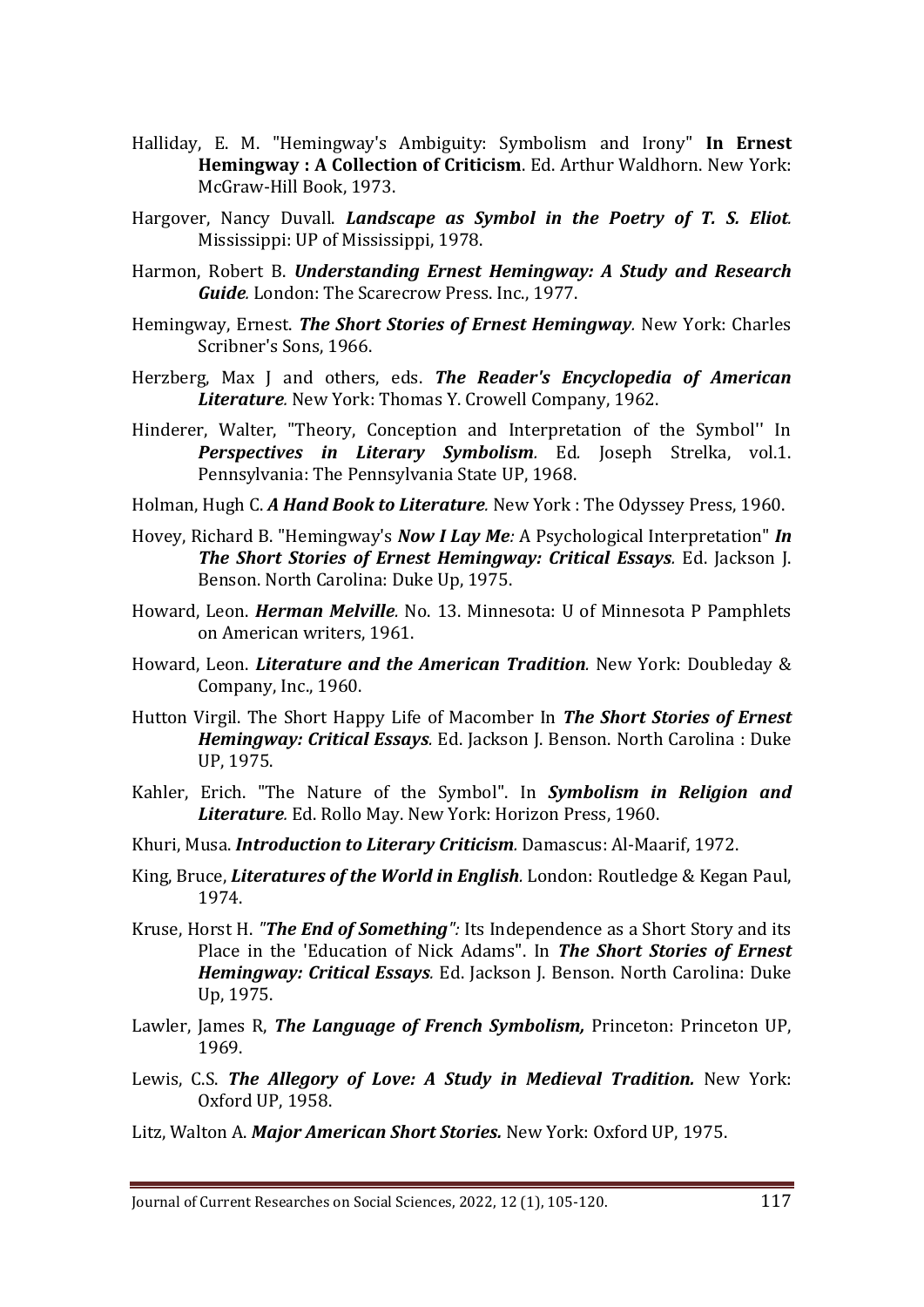- Litz, Walton A. *Modern American Fiction.* New York: Oxford Macdonald, Scott, "Hemingway's *The Snows of Kilimanjaro:* Three Critical Problems". In *Studies in Short Fiction,* XI: 67-74. Columbia: The State Printing CO., Sc., 1974.
- Macqueen, John. *Allegory.* London: Methuen & Co., Ltd. 1971.
- Martine, James J. "Hemingway's *Fifty Grand:* The Other Fights". In *The Shorts Stories of Ernest Hemingway: Critical Essays.* Ed. Jackson J. Benson. North Carolina: Duke UP, 1975.
- Meyers, Jeffrey. "Hemingway's Second War: The Greco-Turkish Conflict, 1920- 19227 *In Modern Studies .* Ed. William T. Stafford. Vol. 30, No.l. (Spring 1984).
- Moore, Geoffrey. *American Literature: A Representative Anthology of American Writing from Colonial Times to the Present.* London: Faber, 1964.
- Oldsey, Bern. "The Snows of Ernest Hemingway!' In *Ernest Hemingway: A Collection of Criticism.* Ed. Arthur Waldhorn New York: McGraw - Hill Book, 1973.
- Olmos, Marga Mansilla, "An Essay on *Hills Like White Elephants*. File://A:\The%20 Hemingway %20 Blog. htm.22/2/2004.
- Owen, Charles. A. "The Crucial Passages in Five of the *Canterbury Tales:* A Study of Irony and Symbols". In *Discussion of Canterbury Tales.* Ed. Charles Abraham Owen. U.S.A.: Green Wood. Press. 1961.
- Peirce, C.S. *Collected Papers.* Ed. Hartshopne and P. Weiss, Vol.11. Cambridge: Harvard UP, 1962.
- Raus, Geoffrey. *Edgar Allan Poe.* London: Oliver and Boyd, 1965.
- Rovit, Earl. *Ernest Hemingway.* Boston: Twayne Publishers, 1963.
- Sabi', M. A., "Hemingway as a War Novelist'' Unpublished Thesis. Baghdad Univ., 1987.
- Sanderson, Stewart. *Hemingway.* London: Oliver and Boyd, 1961.
- Santangelo, Gennaro. "The Dark Snows of Kilimanjaro" In *The Short Stories of Ernest Hemingway: Critical Essays.* Ed. Jackson J. Benson. North Carolina: Duke UP, 1975.
- Schorer, Mark and Others, eds. *American Literature.* Boston: Houghton Mifflun Company, 1965.
- Spiller, Robert E. *The Cycle of American Literature.* New York: The MacMillian Company 1955.
- Stumph, Johnc and John C. Stott. *An Outline of English Literature: 19th Century Literature.* Canada: Forur House Publishing Company, 1970.
- Thrall, W. F., and A. Hibbard. *A Handbook of Literature.* New York: The Odyssey Press, 1960.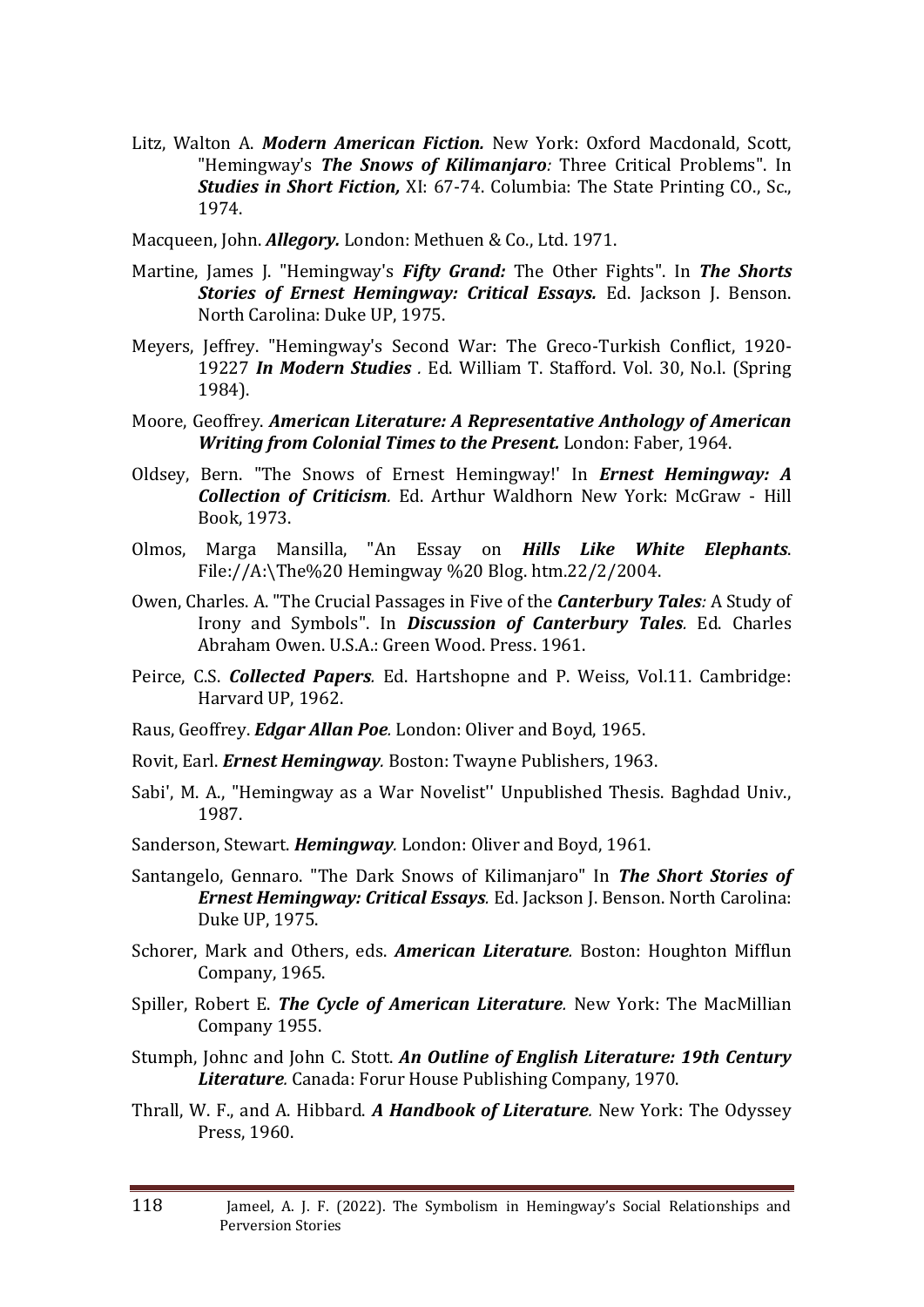- Vendler, Helen Hennessay. *Yeats's Vision and the Later Plays.* Cambridge: Harvard UP, 1963.
- Waldhorn, Arthur. "Artist and Adventure: A Biographical Sketch" In his *Ernest Hemingway: A Collection of Criticism.* New York: McGraw-Hill Inc., 1973.
- Waldhorn, Arthur. *A Reader's Guide to Ernest Hemingway.* New York: Octagon Books, 1975.
- Watts, Emily Stipes. *Ernest Hemingway and The Arts.* London: U of Illinois Press, 1971.
- Wellek Rene and Austen Warren. *Theory of Literature.* London: Penguin Books, 1956.
- Wells, Ryan. "Book Review on The Short Stories of Ernest Hemingway,", File: //AAErnest Hemingway's Short Stories, htm.21/10/2002.
- West, Ray B. "Hemingway and Faulkner: Two Masters of Modern Short *Story? ..In The Short Stories of Ernest Hemingway: Critical Essays.* Ed. Jackson J. Benson. North Carolina: Duke Up, 1975.
- White, Williams. *By-line: Ernest Hemingway.* New York: Scribner's Sons, 1967.
- Williams, Wirt. *The Tragic Art of Ernest Hemingway.* Baton Rouge and London: Louisiana State UP, 1981. Wilson, Edmund. *The Crack Up.* New York, New Directions, 1956.
- Wright, Jerianne. "Hemingway's Use of Animals as Psychological Symbols, an Essay on *The Snows of Kilimanjaro".* File: //A: YThe Hemingways Blog. htm. 29/10/2002.
- Young, Philip, *Ernest Hemingway.* London: Bell & Sons Ltd., 1952.
- Young, Philip. "Big World Out There: The Nick Adams Stories" In *The Short Stories of Ernest Hemingway:* Critical Essays. Ed. Jackson J. Benson. North Carolina: Duke UP, 1975.
- Young, Philip. *Ernest Hemingway.* No.l. Minneapolis: U of Minnesota P Pamphlet on American Writers, 1959.